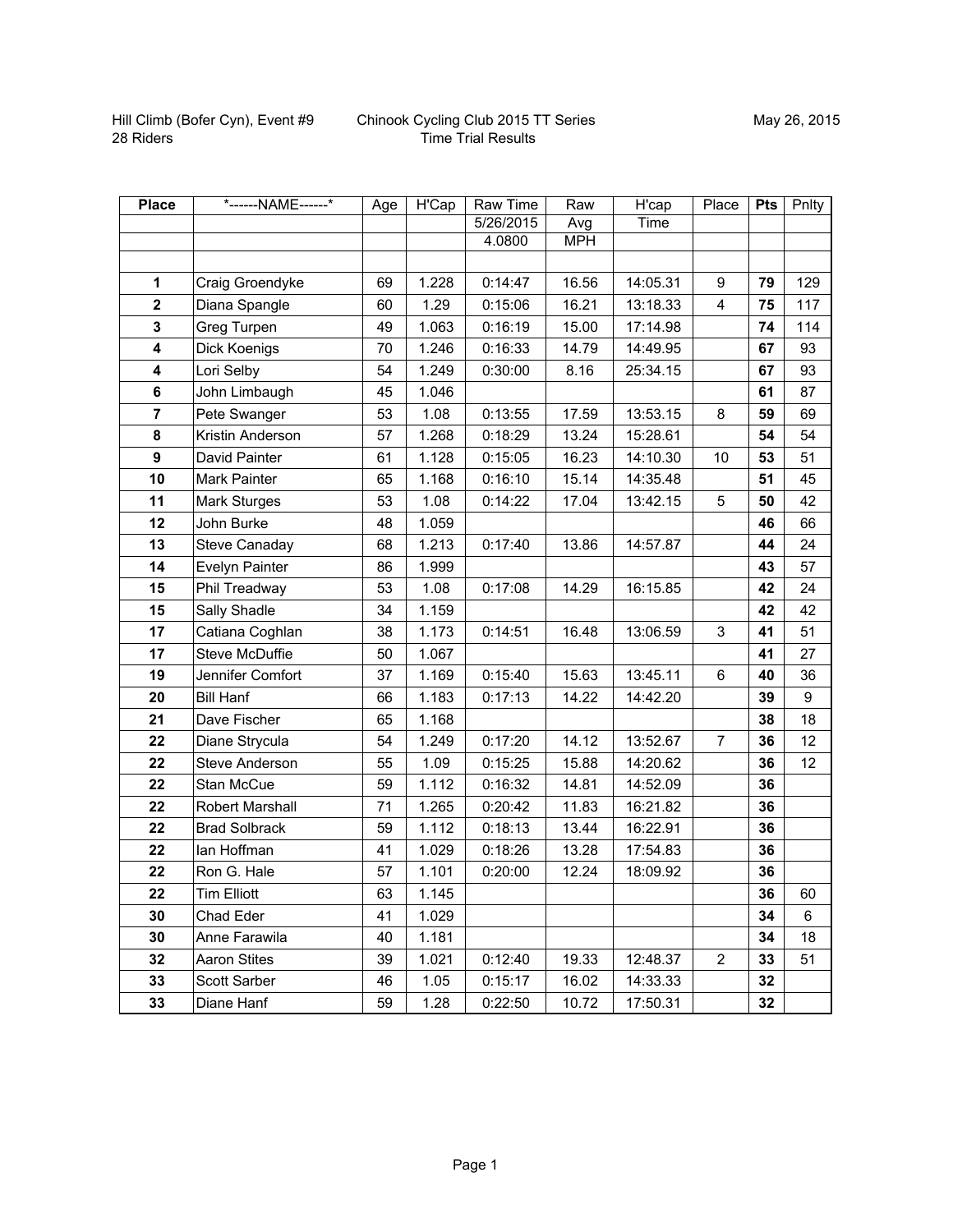| 33 | Mike Larche            | 26 | $\mathbf{1}$ | 0:19:39 | 12.46 | 19:39.00 |              | 32 |    |
|----|------------------------|----|--------------|---------|-------|----------|--------------|----|----|
| 33 | Tom Kirchner           | 67 | 1.198        | 0:25:13 | 9.71  | 21:02.94 |              | 32 |    |
| 33 | <b>Richard Grondin</b> | 57 | 1.101        |         |       |          |              | 32 |    |
| 33 | <b>Ted Hohl</b>        | 53 | 1.08         |         |       |          |              | 32 |    |
| 33 | Pat Lee                | 44 | 1.042        |         |       |          |              | 32 |    |
| 40 | Joshua Alms            | 35 | 1.009        |         |       |          |              | 30 |    |
| 41 | Carolyn Sturges        | 50 | 1.229        | 0:18:40 | 13.11 | 15:11.31 |              | 28 |    |
| 41 | Deborah Burke          | 45 | 1.205        |         |       |          |              | 28 | 24 |
| 41 | Keyon Maljai           | 34 | 1.006        |         |       |          |              | 28 |    |
| 41 | Philip Nelson          | 43 | 1.038        |         |       |          |              | 28 |    |
| 41 | Missi Solbrack         | 55 | 1.255        |         |       |          |              | 28 |    |
| 41 | <b>Summer Sturges</b>  | 19 | 1.143        |         |       |          |              | 28 |    |
| 47 | Mark McLean            | 60 | 1.12         | 0:13:48 | 17.74 | 12:19.29 | $\mathbf{1}$ | 26 | 30 |
| 47 | Steve Hanson           | 43 | 1.038        |         |       |          |              | 26 | 6  |
| 49 | <b>Porter Withers</b>  | 15 | 1.095        |         |       |          |              | 25 | 15 |
| 50 | Leah Swanger           | 50 | 1.229        | 0:27:05 | 9.04  | 22:02.21 |              | 24 |    |
| 50 | Alexis Atencio         | 15 | 1.223        |         |       |          |              | 24 |    |
| 50 | <b>Brad Atencio</b>    | 51 | 1.071        |         |       |          |              | 24 |    |
| 50 | Morgan Larche          | 25 | 1.143        |         |       |          |              | 24 |    |
| 50 | <b>Bill Pofahl</b>     | 64 | 1.154        |         |       |          |              | 24 |    |
| 50 | Andy Streibeck         | 26 | $\mathbf{1}$ |         |       |          |              | 24 | 24 |
| 56 | Paul Meier             | 62 | 1.137        | 0:19:01 | 12.87 | 16:43.52 |              | 20 |    |
| 56 | <b>Becky Bechtold</b>  | 70 | 1.436        |         |       |          |              | 20 |    |
| 56 | <b>Jack Elliott</b>    | 14 | 1.145        |         |       |          |              | 20 |    |
| 56 | Navindra Gunawardena   | 33 | 1.003        |         |       |          |              | 20 |    |
| 56 | John MacArthur         | 51 | 1.071        |         |       |          |              | 20 |    |
| 56 | <b>Barry Nichols</b>   | 42 | 1.033        |         |       |          |              | 20 |    |
| 56 | Jon Page               | 53 | 1.08         |         |       |          |              | 20 |    |
| 56 | <b>Brian Schur</b>     | 42 | 1.033        |         |       |          |              | 20 |    |
| 64 | Chris Johnson          | 39 | 1.021        |         |       |          |              | 16 |    |
| 64 | Florence Kirchner      | 68 | 1.397        |         |       |          |              | 16 |    |
| 64 | Wendy Owen             | 56 | 1.261        |         |       |          |              | 16 |    |
| 64 | Tom Owen               | 59 | 1.112        |         |       |          |              | 16 |    |
| 68 | Peter Archambault      | 44 | 1.042        |         |       |          |              | 13 | 3  |
| 69 | Darrel Brown           | 35 | 1.009        |         |       |          |              | 12 |    |
| 69 | Ron D. Hale            | 56 | 1.095        |         |       |          |              | 12 |    |
| 69 | Linda McLean           | 59 | 1.28         |         |       |          |              | 12 |    |
| 69 | Michael Mealer         | 35 | 1.009        |         |       |          |              | 12 |    |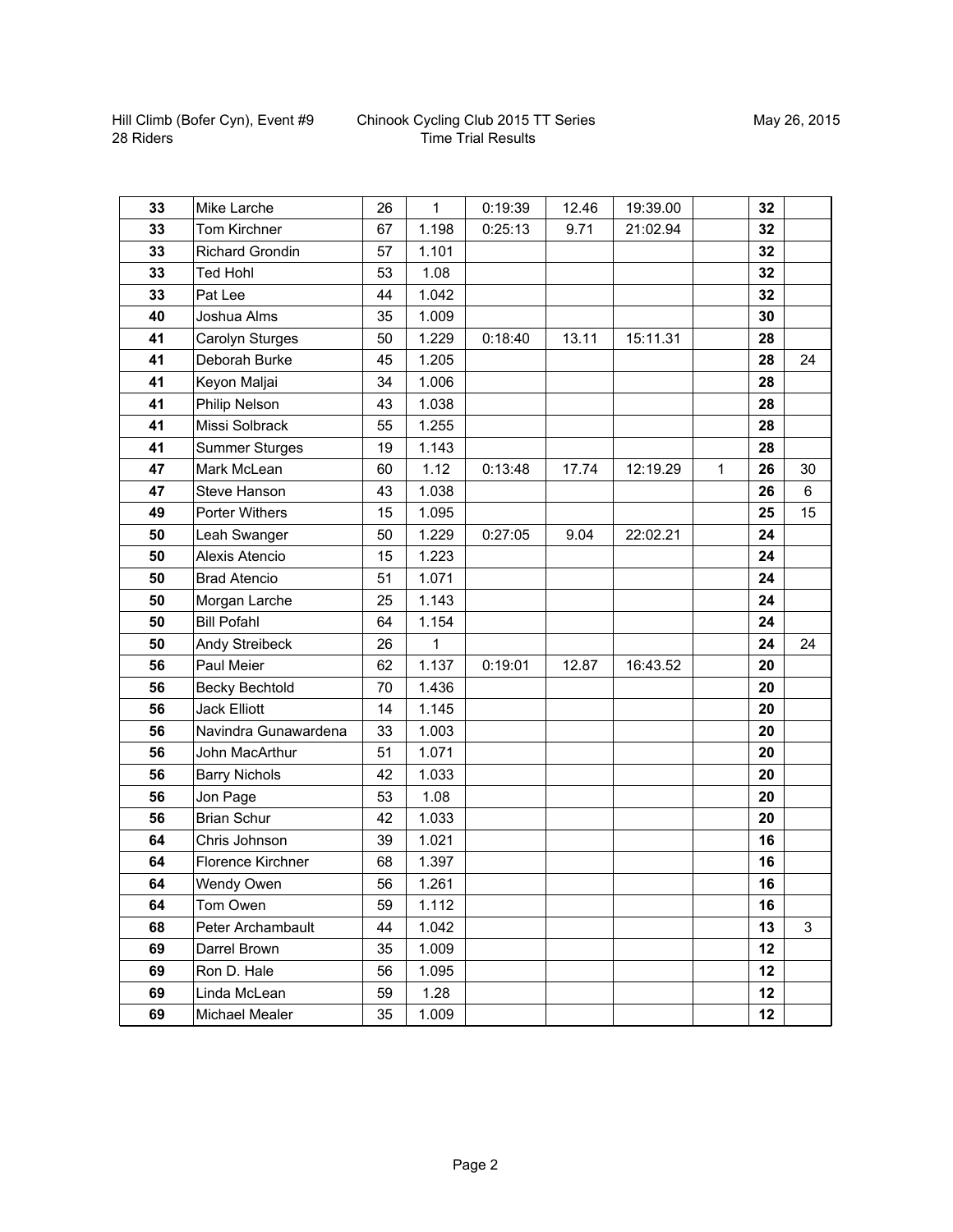| 69 | JimaLee Painter        | 61 | 1.3   | 12          |  |
|----|------------------------|----|-------|-------------|--|
| 69 | Jim Willis             | 45 | 1.046 | 12          |  |
| 75 | Shari Elliott          | 47 | 1.214 | 8           |  |
| 75 | Lewis Kenworthy        | 58 | 1.106 | 8           |  |
| 75 | Erin Plumb             | 42 | 1.19  | 8           |  |
| 75 | Torka Poet             | 49 | 1.224 | 8           |  |
| 75 | Luke Sturges           | 13 | 1.2   | 8           |  |
| 75 | Montana Sturges        | 21 |       | 8           |  |
| 75 | <b>Abigail Withers</b> | 14 | 1.272 | 8           |  |
| 82 | <b>April Ottey</b>     | 49 | 1.224 | 4           |  |
| 83 | <b>Lance Stites</b>    | 14 | 1.145 | $\mathbf 0$ |  |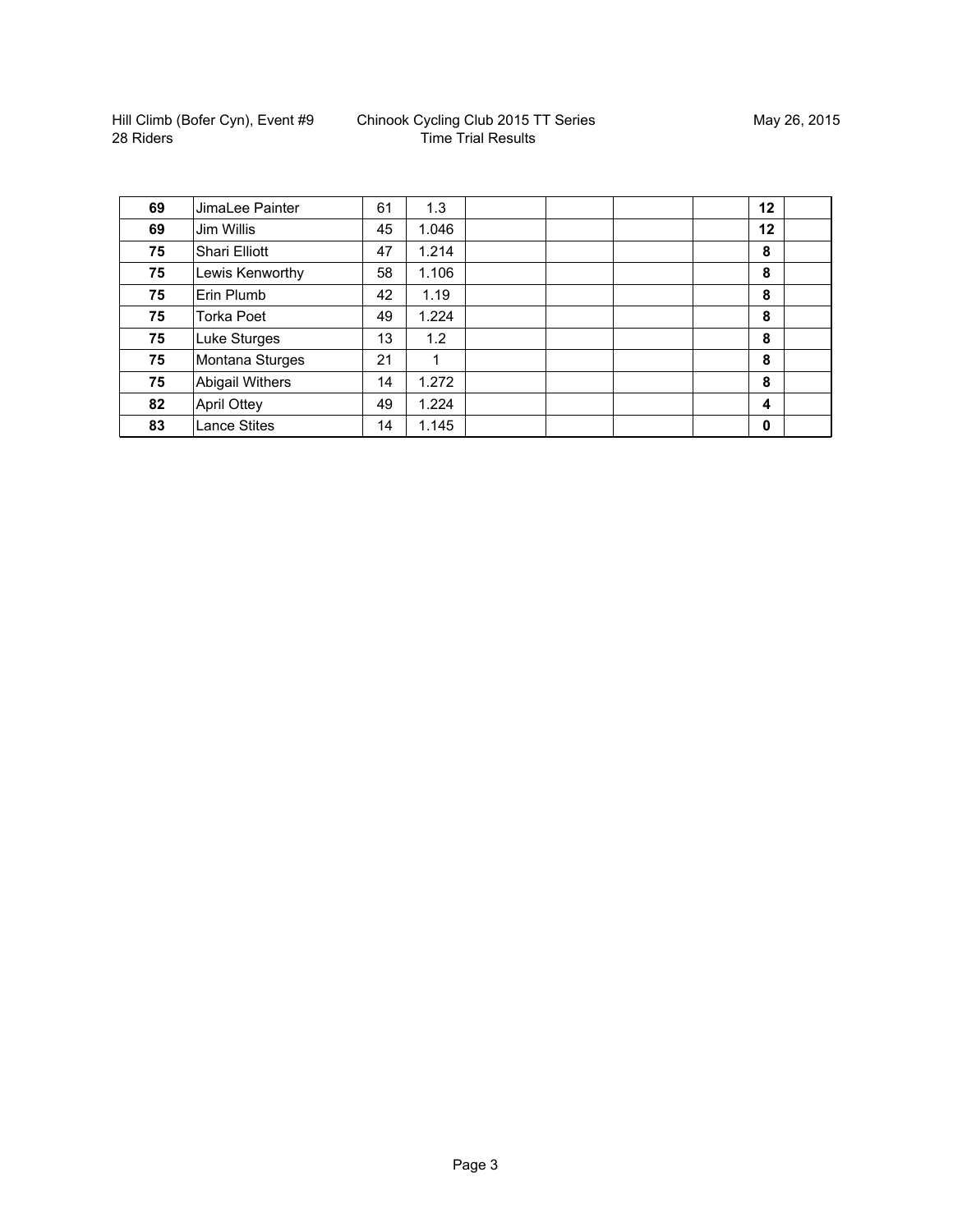| <b>Place</b>            | *------NAME------*   | Age | <b>H'Cap</b> | Raw Time  | Raw        | H'cap    | Place                   | <b>Pts</b> | Pnlty |
|-------------------------|----------------------|-----|--------------|-----------|------------|----------|-------------------------|------------|-------|
|                         |                      |     |              | 5/26/2015 | Avg        | Time     |                         |            |       |
|                         |                      |     |              | 4.0800    | <b>MPH</b> |          |                         |            |       |
|                         |                      |     |              |           |            |          |                         |            |       |
| 1                       | Mark McLean          | 60  | 1.12         | 0:13:48   | 17.74      | 12:19.29 | $\mathbf{1}$            | 26         | 30    |
| 1                       | <b>Aaron Stites</b>  | 39  | 1.021        | 0:12:40   | 19.33      | 12:48.37 | $\overline{2}$          | 33         | 51    |
| 1                       | Catiana Coghlan      | 38  | 1.173        | 0:14:51   | 16.48      | 13:06.59 | 3                       | 41         | 51    |
| 1                       | Diana Spangle        | 60  | 1.29         | 0:15:06   | 16.21      | 13:18.33 | $\overline{\mathbf{4}}$ | 75         | 117   |
| $\overline{\mathbf{5}}$ | <b>Mark Sturges</b>  | 53  | 1.08         | 0:14:22   | 17.04      | 13:42.15 | 5                       | 50         | 42    |
| 6                       | Jennifer Comfort     | 37  | 1.169        | 0:15:40   | 15.63      | 13:45.11 | 6                       | 40         | 36    |
| $\overline{7}$          | Diane Strycula       | 54  | 1.249        | 0:17:20   | 14.12      | 13:52.67 | $\overline{7}$          | 36         | 12    |
| $\overline{7}$          | Pete Swanger         | 53  | 1.08         | 0:13:55   | 17.59      | 13:53.15 | 8                       | 59         | 69    |
| $\overline{7}$          | Craig Groendyke      | 69  | 1.228        | 0:14:47   | 16.56      | 14:05.31 | 9                       | 79         | 129   |
| 10                      | David Painter        | 61  | 1.128        | 0:15:05   | 16.23      | 14:10.30 | 10                      | 53         | 51    |
| 11                      | Steve Anderson       | 55  | 1.09         | 0:15:25   | 15.88      | 14:20.62 |                         | 36         | 12    |
| 12                      | Scott Sarber         | 46  | 1.05         | 0:15:17   | 16.02      | 14:33.33 |                         | 32         |       |
| 12                      | <b>Mark Painter</b>  | 65  | 1.168        | 0:16:10   | 15.14      | 14:35.48 |                         | 51         | 45    |
| 14                      | <b>Bill Hanf</b>     | 66  | 1.183        | 0:17:13   | 14.22      | 14:42.20 |                         | 39         | 9     |
| 14                      | Dick Koenigs         | 70  | 1.246        | 0:16:33   | 14.79      | 14:49.95 |                         | 67         | 93    |
| 16                      | Stan McCue           | 59  | 1.112        | 0:16:32   | 14.81      | 14:52.09 |                         | 36         |       |
| 16                      | Steve Canaday        | 68  | 1.213        | 0:17:40   | 13.86      | 14:57.87 |                         | 44         | 24    |
| 18                      | Carolyn Sturges      | 50  | 1.229        | 0:18:40   | 13.11      | 15:11.31 |                         | 28         |       |
| 18                      | Kristin Anderson     | 57  | 1.268        | 0:18:29   | 13.24      | 15:28.61 |                         | 54         | 54    |
| 20                      | Phil Treadway        | 53  | 1.08         | 0:17:08   | 14.29      | 16:15.85 |                         | 42         | 24    |
| 21                      | Robert Marshall      | 71  | 1.265        | 0:20:42   | 11.83      | 16:21.82 |                         | 36         |       |
| 21                      | <b>Brad Solbrack</b> | 59  | 1.112        | 0:18:13   | 13.44      | 16:22.91 |                         | 36         |       |
| 23                      | Paul Meier           | 62  | 1.137        | 0:19:01   | 12.87      | 16:43.52 |                         | 20         |       |
| 23                      | Greg Turpen          | 49  | 1.063        | 0:16:19   | 15.00      | 17:14.98 |                         | 74         | 114   |
| 25                      | Diane Hanf           | 59  | 1.28         | 0:22:50   | 10.72      | 17:50.31 |                         | 32         |       |
| 25                      | lan Hoffman          | 41  | 1.029        | 0:18:26   | 13.28      | 17:54.83 |                         | 36         |       |
| 25                      | Ron G. Hale          | 57  | 1.101        | 0:20:00   | 12.24      | 18:09.92 |                         | 36         |       |
| 28                      | Mike Larche          | 26  | $\mathbf{1}$ | 0:19:39   | 12.46      | 19:39.00 |                         | 32         |       |
| 28                      | Tom Kirchner         | 67  | 1.198        | 0:25:13   | 9.71       | 21:02.94 |                         | 32         |       |
| 30                      | Leah Swanger         | 50  | 1.229        | 0:27:05   | 9.04       | 22:02.21 |                         | 24         |       |
| 30                      | Lori Selby           | 54  | 1.249        | 0:30:00   | 8.16       | 25:34.15 |                         | 67         | 93    |
| 32                      | John Limbaugh        | 45  | 1.046        |           |            |          |                         | 61         | 87    |
| 33                      | John Burke           | 48  | 1.059        |           |            |          |                         | 46         | 66    |
| 34                      | Evelyn Painter       | 86  | 1.999        |           |            |          |                         | 43         | 57    |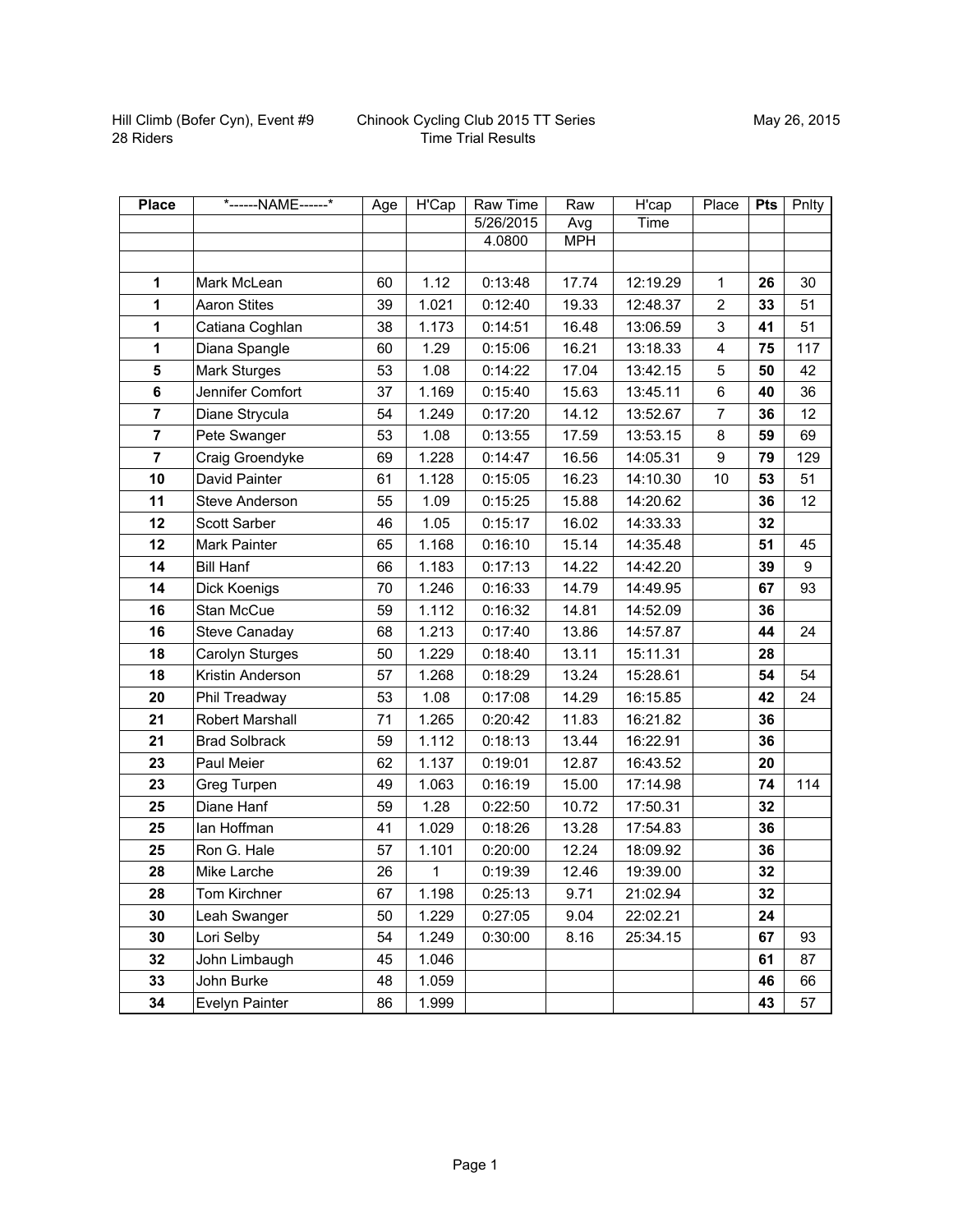| 35 | Sally Shadle           | 34 | 1.159 |  |  | 42 | 42 |
|----|------------------------|----|-------|--|--|----|----|
| 36 | <b>Steve McDuffie</b>  | 50 | 1.067 |  |  | 41 | 27 |
| 37 | <b>Tim Elliott</b>     | 63 | 1.145 |  |  | 36 | 60 |
| 38 | Chad Eder              | 41 | 1.029 |  |  | 34 | 6  |
| 38 | Anne Farawila          | 40 | 1.181 |  |  | 34 | 18 |
| 40 | <b>Richard Grondin</b> | 57 | 1.101 |  |  | 32 |    |
| 40 | <b>Ted Hohl</b>        | 53 | 1.08  |  |  | 32 |    |
| 40 | Pat Lee                | 44 | 1.042 |  |  | 32 |    |
| 43 | Joshua Alms            | 35 | 1.009 |  |  | 30 |    |
| 44 | Deborah Burke          | 45 | 1.205 |  |  | 28 | 24 |
| 44 | Keyon Maljai           | 34 | 1.006 |  |  | 28 |    |
| 44 | Philip Nelson          | 43 | 1.038 |  |  | 28 |    |
| 44 | Missi Solbrack         | 55 | 1.255 |  |  | 28 |    |
| 44 | <b>Summer Sturges</b>  | 19 | 1.143 |  |  | 28 |    |
| 49 | Steve Hanson           | 43 | 1.038 |  |  | 26 | 6  |
| 50 | <b>Porter Withers</b>  | 15 | 1.095 |  |  | 25 | 15 |
| 51 | Alexis Atencio         | 15 | 1.223 |  |  | 24 |    |
| 51 | <b>Brad Atencio</b>    | 51 | 1.071 |  |  | 24 |    |
| 51 | Morgan Larche          | 25 | 1.143 |  |  | 24 |    |
| 51 | <b>Bill Pofahl</b>     | 64 | 1.154 |  |  | 24 |    |
| 51 | Andy Streibeck         | 26 | 1     |  |  | 24 | 24 |
| 56 | <b>Becky Bechtold</b>  | 70 | 1.436 |  |  | 20 |    |
| 56 | <b>Jack Elliott</b>    | 14 | 1.145 |  |  | 20 |    |
| 56 | Navindra Gunawardena   | 33 | 1.003 |  |  | 20 |    |
| 56 | John MacArthur         | 51 | 1.071 |  |  | 20 |    |
| 56 | <b>Barry Nichols</b>   | 42 | 1.033 |  |  | 20 |    |
| 56 | Jon Page               | 53 | 1.08  |  |  | 20 |    |
| 56 | <b>Brian Schur</b>     | 42 | 1.033 |  |  | 20 |    |
| 63 | Chris Johnson          | 39 | 1.021 |  |  | 16 |    |
| 63 | Florence Kirchner      | 68 | 1.397 |  |  | 16 |    |
| 63 | Wendy Owen             | 56 | 1.261 |  |  | 16 |    |
| 63 | Tom Owen               | 59 | 1.112 |  |  | 16 |    |
| 67 | Peter Archambault      | 44 | 1.042 |  |  | 13 | 3  |
| 68 | Darrel Brown           | 35 | 1.009 |  |  | 12 |    |
| 68 | Ron D. Hale            | 56 | 1.095 |  |  | 12 |    |
| 68 | Linda McLean           | 59 | 1.28  |  |  | 12 |    |
| 68 | Michael Mealer         | 35 | 1.009 |  |  | 12 |    |
| 68 | JimaLee Painter        | 61 | 1.3   |  |  | 12 |    |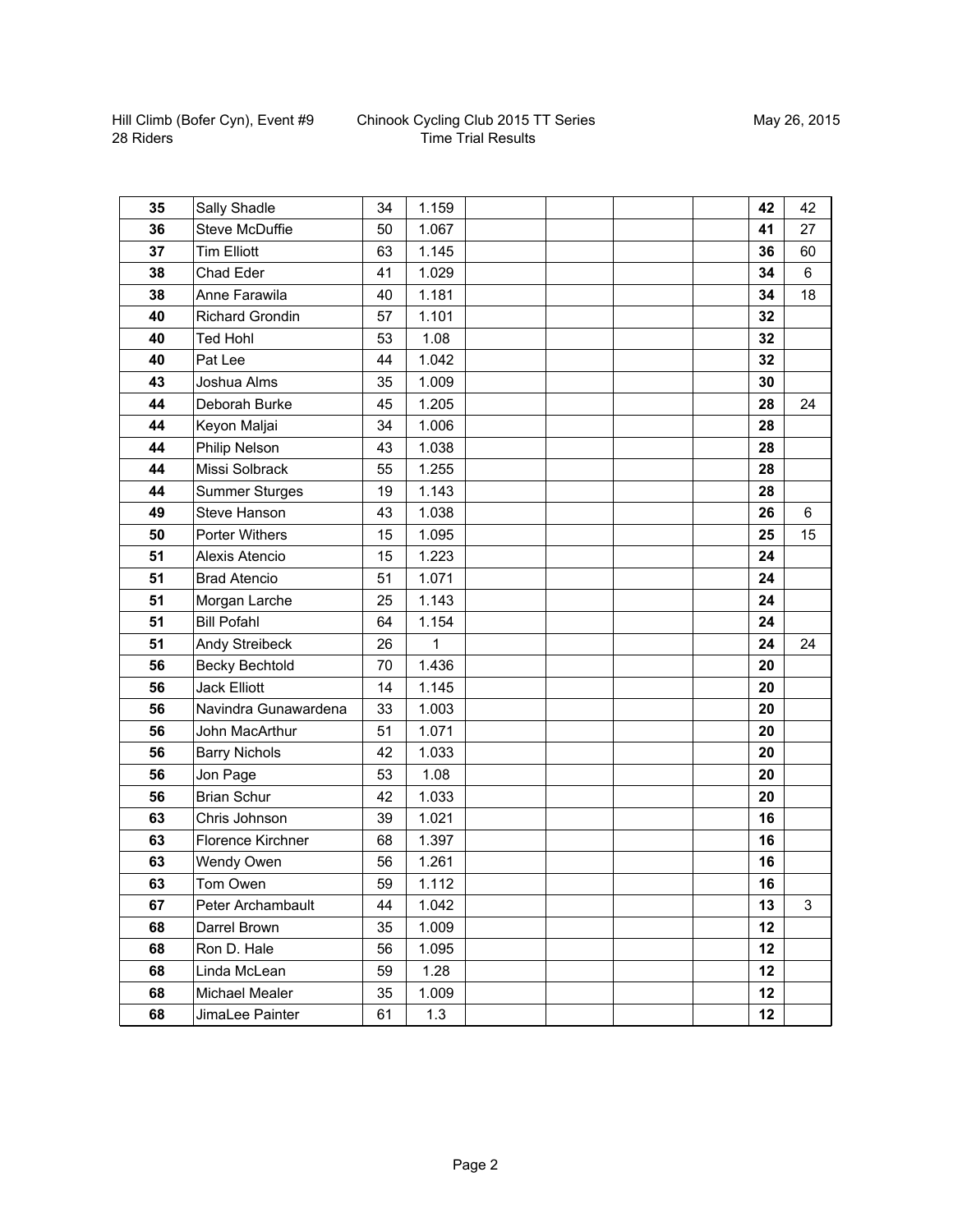| 68 | Jim Willis             | 45 | 1.046 |  | 12                      |    |
|----|------------------------|----|-------|--|-------------------------|----|
| 74 | Shari Elliott          | 47 | 1.214 |  | 8                       |    |
| 74 | Lewis Kenworthy        | 58 | 1.106 |  | 8                       |    |
| 74 | Erin Plumb             | 42 | 1.19  |  | 8                       |    |
| 74 | Torka Poet             | 49 | 1.224 |  | 8                       |    |
| 74 | Luke Sturges           | 13 | 1.2   |  | 8                       |    |
| 74 | Montana Sturges        | 21 | 1     |  | 8                       |    |
| 74 | <b>Abigail Withers</b> | 14 | 1.272 |  | 8                       |    |
| 81 | <b>April Ottey</b>     | 49 | 1.224 |  | $\overline{\mathbf{4}}$ |    |
| 82 | <b>Lance Stites</b>    | 14 | 1.145 |  | $\mathbf 0$             |    |
| 82 | Dave Fischer           | 65 | 1.168 |  | 38                      | 18 |